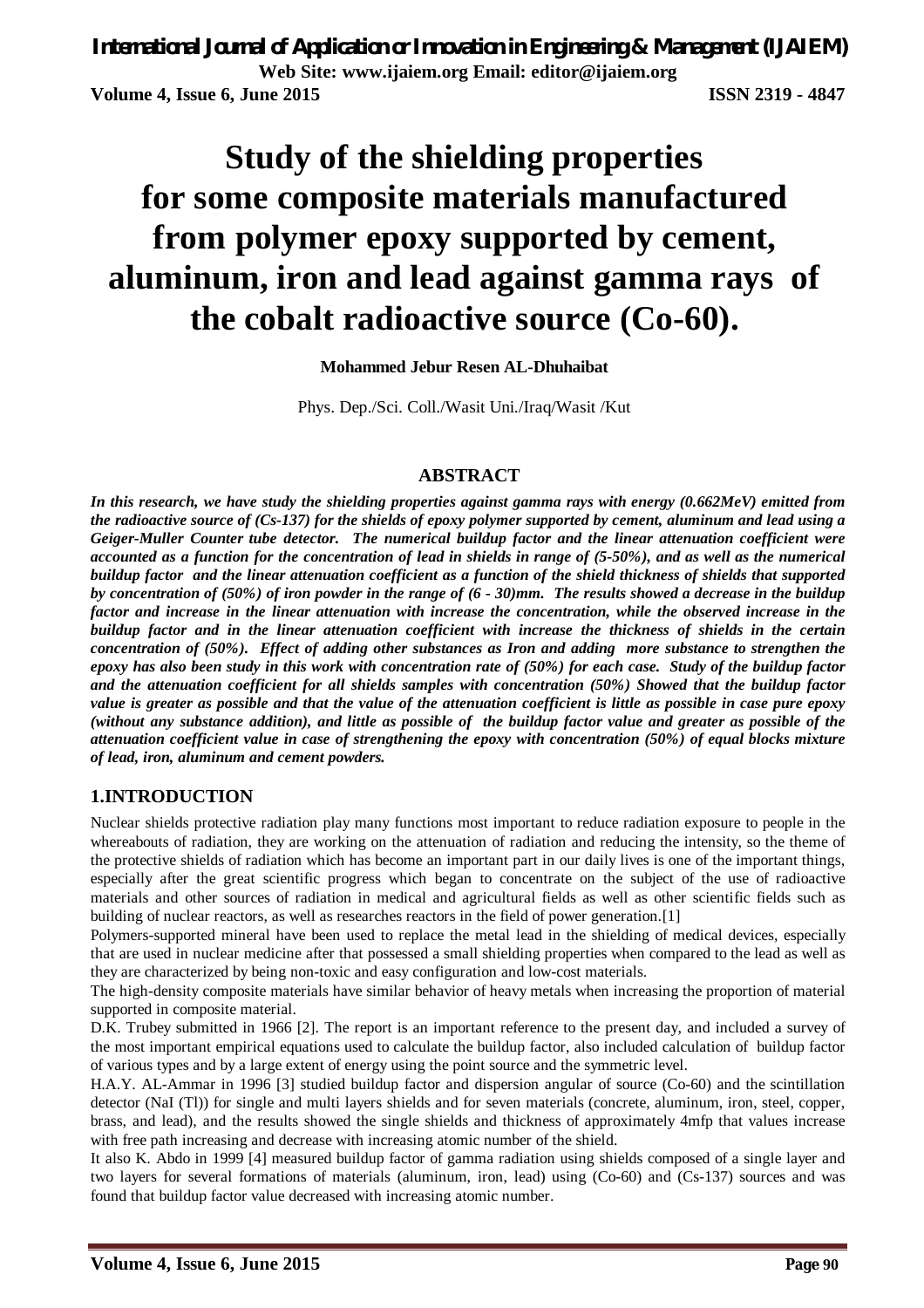#### **Volume 4, Issue 6, June 2015 ISSN 2319 - 4847**

A study by N.J.D. Fatohi in 2006 [4] had been to calculate the numerical buildup factor of (Co-60) and (Cs-137) sources using the scintillation detector for powder of Iraqi black carbon and graphite substances after mixing them with epoxy substance at the energy (1.25MeV). The study showed that the buildup factor depends on the ratio of mixing, bulk density and type of material and decreasing of buildup factor with increasing of mixing ratio and bulk density were observed, and the buildup factor values for Black carbon higher than it is for graphite, either when energy (0.662MeV) there is little effect of the thickness of the mixing ratios, density and type of material and the buildup factor decreases with increasing energy radioactive source.

In 2007, S. Dasharatham [5] had studied the properties of shielding against gamma rays and neutrons for composite materials where use of lead and some of its compounds, boron and some of its compounds, lithium and some of its compounds and glass supported by lead in different proportions, and he use of several mixed materials in different proportions and classified them depending on the grain size. It was concluded that shielding gamma rays and neutrons techniques using of multiple compounds composite materials that be balanced between them gives results better than those using the mixtures of composite material that contains a compound one because the portion of the multiple compounds composite materials captivates gamma rays and the other weakens neutrons .

#### **2.THEORETICAL CONSIDERATIONS**

The study of the properties of a substance shielding against gamma rays are mainly dependent on calculation radiation attenuation coefficient values and buildup factor of radiation in the article. The processes that you get when gamma rays passing through the material is a complex process, the photon interacts in many ways, but the main important interactions that are high probability of occurrence can be classified into three reactions are:

#### **2.1. Photoelectric Effect**

It is the interaction between the photon gamma rays and electron associated with the atom and as a result of this process gives a photon all his energy to the electron orbital and then the electron spewing and to be free, and the proportion of this interaction to occur directly proportional to the fourth power of the atomic number of the material  $(z^4)$ and have prevalent at low-lying energies and for materials with large atomic numbers [6].

#### **2.2. Compton Scattering**

It is non-elastic scattering occurs between the incident photon and electron of the external orbits of atoms Where electrons are weak link nucleus and cause the loss of part of the incident photon energy of those electrons, causing the electron emission out of atom at angle of  $\Box$  and with kinetic energy  $(E)$  so that the incident and collided photon and the electron keep the conservation of energy and momentum laws, and the occurrence of this interaction is directly proportional to the atomic number (*z*) of the material and it is common at medium energies (0.662 - 1.25MeV) and at low atomic numbers [7].

#### **2.3. Pair Production**

A phenomenon which annihilation of photon radiation falling on the material in the Coulomb's field of the nucleus to form a pair of electron-positron when the energy of photon is equal or greater than (1.022MeV) and equals to twice the rest mass of the electron, and this interaction common in the case that the fallen photons with high energy and high atomic number of the material. Occurrence of this interaction is directly proportional to the square of atomic number of the material  $(z^2)$ .

The relationship for the probability of each interaction that derived using quantum mechanics, which represents the probability of the interaction of each of the three interactions, which can be expressed in absorption coefficient or crosssection of the interaction of [8].

The amount of attenuation occurring in falling radiation beam when penetrate the objective material depends on the cross-section of the interaction and on the intensity of falling radiation, as the (*μ*) represents probability of removing a photon from the beam per unit path through its interaction with atoms of material as a result of absorption and scattering interactions, where the total attenuation coefficient  $(\mu)$  represents the sum of the coefficients of partial absorption of each of the photoelectric effect, the Compton scattering and the pair production as in the following equation[9]:

Where:

$$
\mu\left(cm^{-1}\right) = \mu_{Ph} + \mu_{co} + \mu_{P.P}
$$
 (1)

**μPh** - represents probability of removing the photon and its absorption in the

- material as a result of Photoelectric effect.
- **μco**  represents the probability of the photon Compton scattering include probability of scattering and the probability of absorption.
- **μP.P** represents probability of removing the photon and absorption it in the material as a result of production of the electron-positron pair.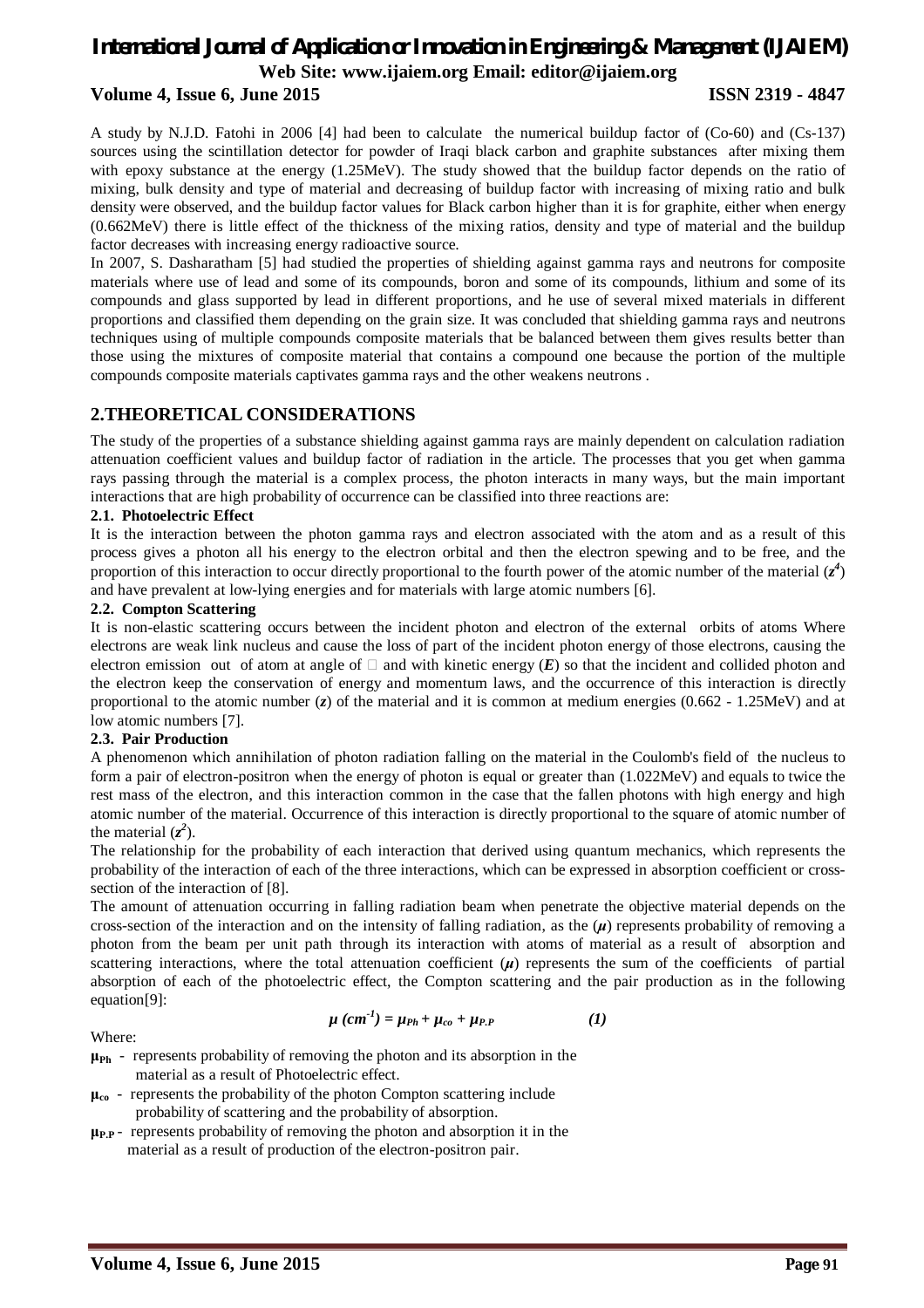#### **Volume 4, Issue 6, June 2015 ISSN 2319 - 4847**

The Lambert-Pierre equation used to study the attenuation of gamma radiation (absorption and scattering) inside the material, by measuring the change of well collimated radiation intensity with the change of material thickness, is given by the following relationship [10]:

Where:

$$
I = I_o e^{-\mu x} \tag{2}
$$

I - radiation intensity rate passing through thickness x of the absorber material.

 $I_0$  - the intensity of radiation falling rate without an absorbent material.

μ - linear absorption coefficient.

This equation is valid only when the beam of photons is very narrow, parallel and single-energy and the thickness of absorber material is very little.

This exponential relationship shows a lack of a specific range of gamma radiation inside the material, so a concept of mean free path is appeared which represents the average distance between two successive photon interactions and is given by the following relation:

$$
\lambda (cm) = \frac{\int_0^\infty x e^{-\mu x} dx}{\int_0^\infty e^{-\mu x} dx} = \frac{1}{\mu}
$$
 (3)

And the material thickness in units (mfp) is given by the following relation:

$$
x (mfp) = \frac{x (cm)}{\lambda (cm)} = \mu x
$$
 (4)

In all cases where the photons beam is petition or asymmetric or thickness of the shield is a relatively large, equation (2) becomes non-viable due to what is known as a buildup factor which results from the accumulation of photons at a certain point.

Buildup factor is an important factor where it enters in the accounts relating to the right thickness that appropriate for shielding of radioactive sources of gamma radiation [11].

Attenuation exponential equation (Lambert-Pierre equation) applies only the unscattered beam, so equation (2) can be written in the following form:

$$
I_g/I_{og} = e^{-\mu x} \tag{5}
$$

Where:

- $I_g$  The intensity of the total beam with the shield and collimator existence (good geometric arrangement).
- Iog The intensity of the total beam with the only collimator existence (good geometric arrangement).

But for uncollimated (bad geometric arrangement) , so equation (2) can be written in the following form:  $I_b/I_{ob} = e^{-\mu x}$ 

$$
\begin{array}{c}\n\text{(6)} \\
\end{array}
$$

Where:

 $I<sub>b</sub>$  - The intensity of the total beam with the shield existence (bad geometric arrangement).

- $I_{\text{ob}}$  The intensity of the total beam without the shield existence (bad geometric arrangement).
- B Buildup factor

From equations (5) and (6) we can get the value of the buildup factor *(B*) from the following relation:

$$
B = (I_b / I_{ob}) / (I_g / I_{og}) \tag{7}
$$

We can rewrite the equation (2) to calculate the absorbance ratio  $(R_A)$  for radiation inside the material shield by the following form [X-ray search]:

$$
R_A = e^{\mu x} \tag{8}
$$

Where:  $R_A = (Io/I)$ .

The above equation shows that the relationship absorbance ratio  $(R_A)$  to thickness of the material shield or absorbent matter is exponential, so this relationship can be converted to a linear relationship as in the following form:

$$
ln R_A = \mu x \tag{9}
$$

The recent equation can be used to calculate the linear attenuation coefficient, which represents the slope of straight line of the relationship between  $(x)$  and  $(lnR_A)$ , ie  $\mu = slope$ .

In addition to can be calculation standard of statistical deviation and fractional statistical deviation from follow[12] :

$$
S.D = B[(1/Ig) + (1/Iob)]1/2
$$
 (10)

$$
F.S.D = [(1/I_g) + (1/I_{ob})]^{1/2} \times 100\% \tag{11}
$$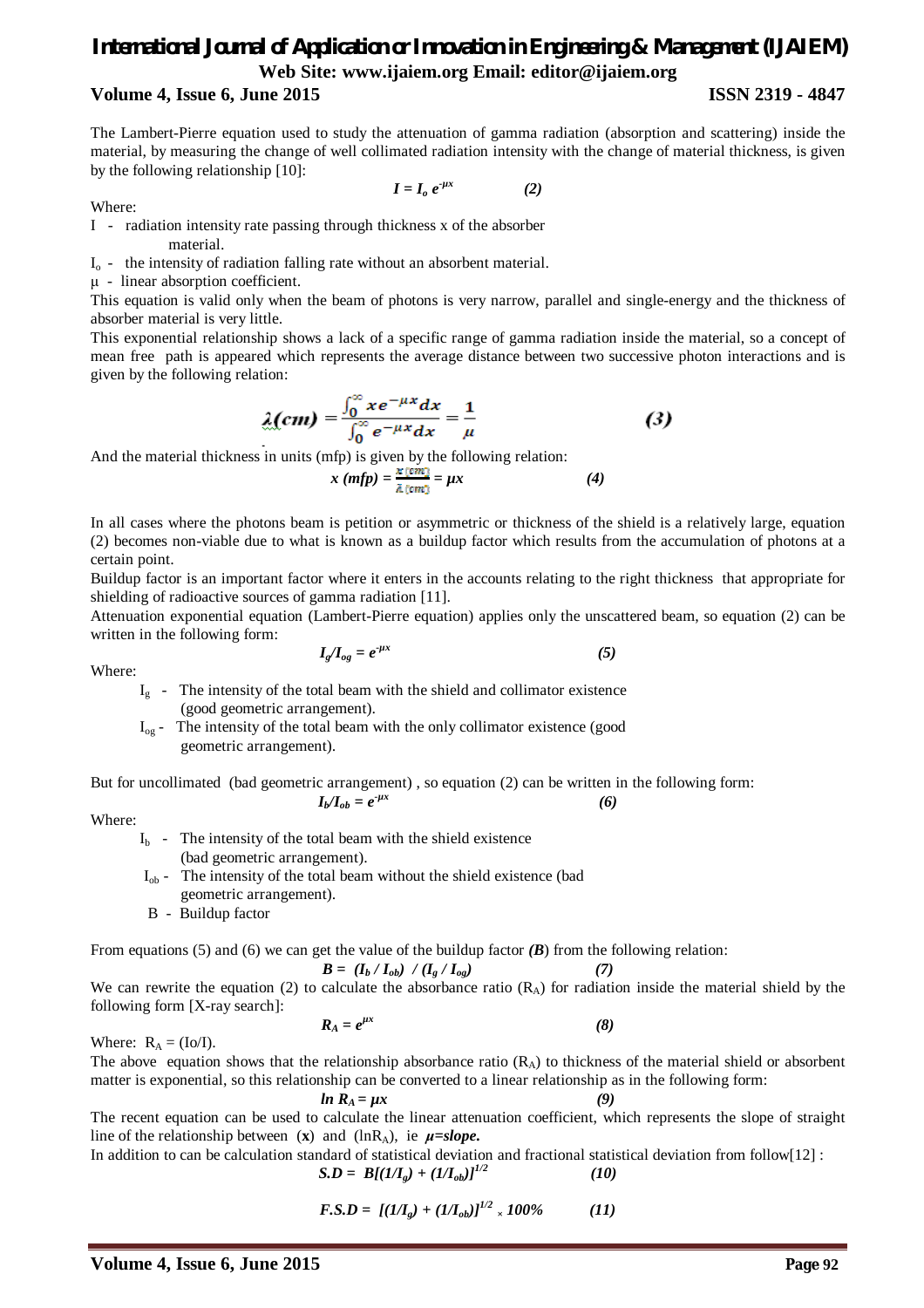**Volume 4, Issue 6, June 2015 ISSN 2319 - 4847**

Where:

 S.D : Standard of statistical deviation. F.S.D : Fractional statistical deviation.

#### **3.EXPERIMENTAL PART**

#### **3.1. measurement system:**

measurement system consist two main parts :

**3.1.1. Geiger-Muller Counter tube detector**

It was used the following specifications:

GAT: PA1885-020,030

TYPE ABG, hi-energy ALPHA/BETA/GAM INDUSRIAL EQUIPMENT & CONTROL PTY. LTD. AUSTRALIA

#### **3.1.2. Radioactive source**

Radioactive source used in this study is to cobalt-60 (Co-60) with effective radiation (0.699μCi) and a half-life of (5.27y), which emits photons gamma with two energies values (1.333MeV) and (1.173MeV), i.e. it emits gamma rays at a rate of (1.253MeV).

#### **3.2. Shields Preparation**

We have been using epoxy material (in the form of a paste) negotiable hardening by adding hardener, a commercial product (Epoxy 696; Sweden production) for the purpose of producing Shields is intended to be used in shielding against gamma rays.

The choice of epoxy among many polymers is due to many reasons, the most important that it can be manufactured in the form and dimensions as needed, and the second reason it is important is that the epoxy polymer is characterized by highly resistant against gamma rays [13].

Since the recipes composite materials vary with variation their compounds have been used more than one type of powder such as powders of lead, aluminum, iron, cement and to determine the preference of these materials in use as a composite material with epoxy in shielding.

Number of shields that were used in this research are fifteen shields for random granular size powders with size no more than (0.5mm) and different mixing proportions with a thickness of (6mm) and diameter of (60mm), four of lead with epoxy shields by proportions mixing (5,20,35,50%), five iron with epoxy by proportion mixing (50%), five shields are epoxy with cement, aluminum with epoxy, iron and cement with epoxy, lead and aluminum with epoxy, lead, iron, aluminum and cement with epoxy by mixing (50%) for all and pure epoxy without any additions.

#### **3.3. The geometric arrangement of the system**

For the purpose of examining the buildup factor of manufactured shields , two collimators were used to obtain the good geometric arrangement that by lifting them(Collimators) we get the bad geometric arrangement . these two Collimators made of lead material and dimensions (50 x50x15)mm have centered circular hole with diameter (5mm) to get collimated beam, figure (1) represents the good and bad geometric arrangement.



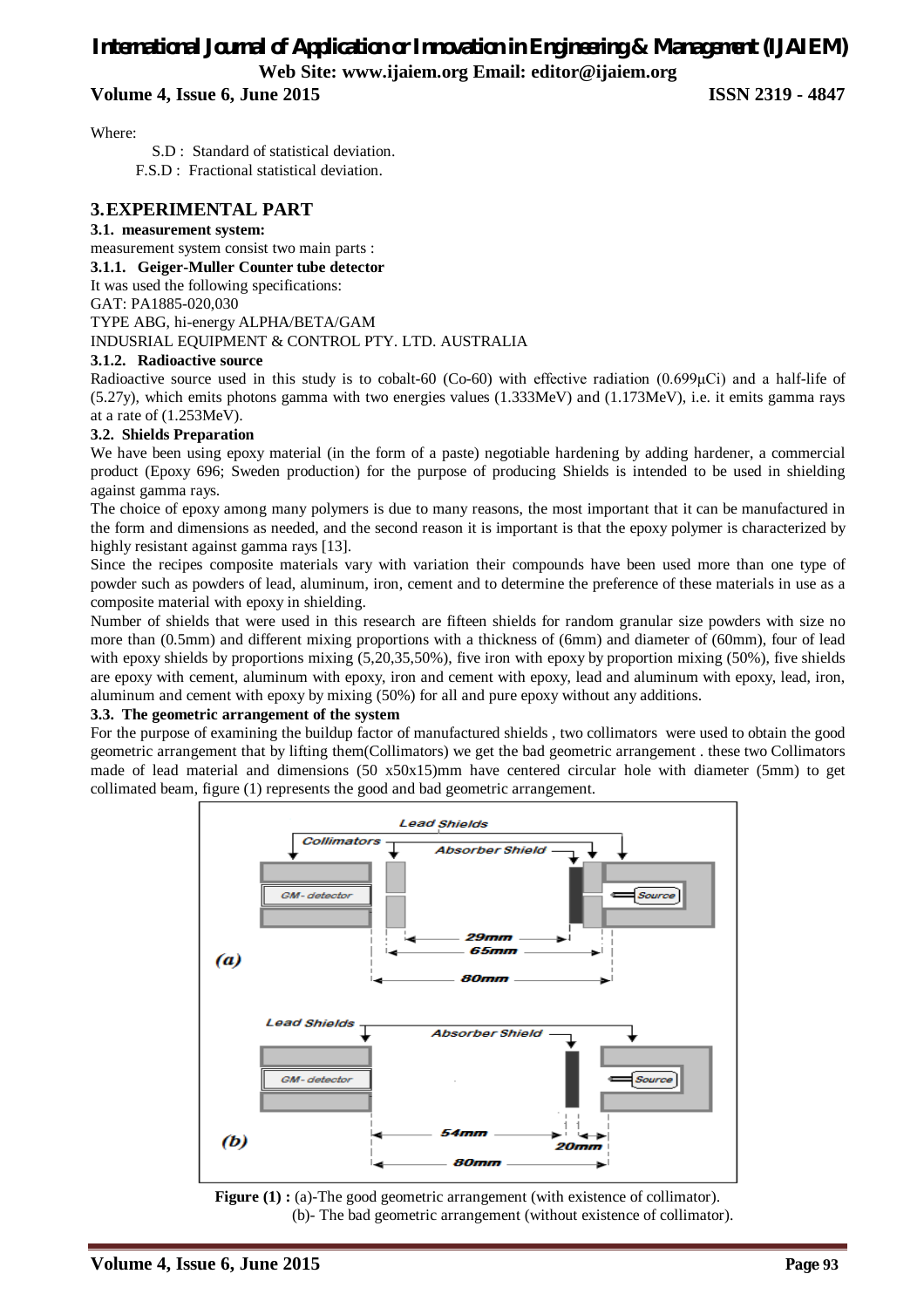## *International Journal of Application or Innovation in Engineering & Management (IJAIEM)*

**Web Site: www.ijaiem.org Email: editor@ijaiem.org**

#### **Volume 4, Issue 6, June 2015 ISSN 2319 - 4847**

#### **4.ACCOUNT, RESULTS AND DISCUSSION**

Practically, the linear absorption coefficient had been measured follow the good geometric arrangement and results using equation (5) were obtained, as well as the numerical buildup factor was calculated using equation (7).

Linear attenuation coefficient and factor accumulation have been certified as main coefficients to judge the durability of shield and its ability in shielding with respect to gamma rays. On the basis of getting a light mass shields and at a lower cost and in any thickness and shape, an increase in the concentration of lead powder in epoxy polymer has been studied and a certain concentration of iron powder in epoxy polymer, the effect of increasing the thickness of the shield has been studied.

Comparing between several powders of different materials and different mixtures that added with a certain concentration (50%) to epoxy polymer are made so as to determining the preference of powders used.

Finally, We've compared the results of this study with similar results, as well as solid materials (Bulk Materials) such as lead alone or aluminum alone, and to highlight the suitability of composite materials manufactured in the limited manner of the current research using a detector Geiger's counter compared to those materials in a point of a view of radiation shielding against.

#### **4.1. The effect of increasing lead powder concentration**

Attenuation coefficient calculation as a function of lead powder concentration(figure (2)) shows increasing of attenuation coefficient with increasing of the powder concentration. This act is a natural behavior of attenuation coefficient. standard of statistical deviation and fractional statistical deviation can be calculated from equations (10) and (11) respectively as values shown in table (1).

As shown in the figure(3) that is sketched of the values of buildup factor as a function of the lead powder concentration increasing in polymer epoxy and the source of the radioactive Co-60 that in the case of concentration (0%) (Shield epoxy pure), the buildup factor value take the highest possible value then it is beginning to decline with a little and variable with concentration increasing and from the first concentration (5%) until the concentration (50%).

The high value of the buildup factor of epoxy alone represents the transparency of epoxy with respect to Gamma radiations, which can prevent (epoxy) is not suitable for use as a shield alone, and decreasing of buildup factor at the first concentration of the lead powder, which can be attributed to the change in the properties of epoxy and the manifestation of the composite material properties so the composite material becomes a good material for using as a shield against gamma rays.



**Figure (2) :** Shows the attenuation coefficient as a function of the concentration of lead powder.

**Table (1) :** Linear attenuation coefficient  $(\mu)$ , Buildup factor (B), Standard of statistical deviation (S.D) and Fractional statistical deviation (F.S.D) values for different concentrations of lead powder

| in epoxy shields.            |                                  |                            |              |                        |          |                                 |        |               |  |  |
|------------------------------|----------------------------------|----------------------------|--------------|------------------------|----------|---------------------------------|--------|---------------|--|--|
|                              | $I_{og} = 191$<br>$I_{ob} = 475$ |                            |              |                        |          |                                 |        |               |  |  |
| Lead<br><b>Concentration</b> |                                  |                            |              |                        | μ        | <b>Buildup</b><br><b>Factor</b> | S.D    | F.S.D         |  |  |
|                              | $I_{\rm b}$                      | $\mathbf{I}_{\mathcal{G}}$ | $I_b/I_{ob}$ | $I_{\rm g}/I_{\rm og}$ | $(cm-1)$ |                                 | ±.     | $\frac{0}{0}$ |  |  |
| 0%                           | 436.0                            | 160.3                      | 0.9179       | 0.8393                 |          | 1.0937                          | 0.0999 | 9.1343        |  |  |
| 5%                           | 445.5                            | 167.6                      | 0.9379       | 0.8775                 |          | 1.0688                          | 0.0960 | 8.9843        |  |  |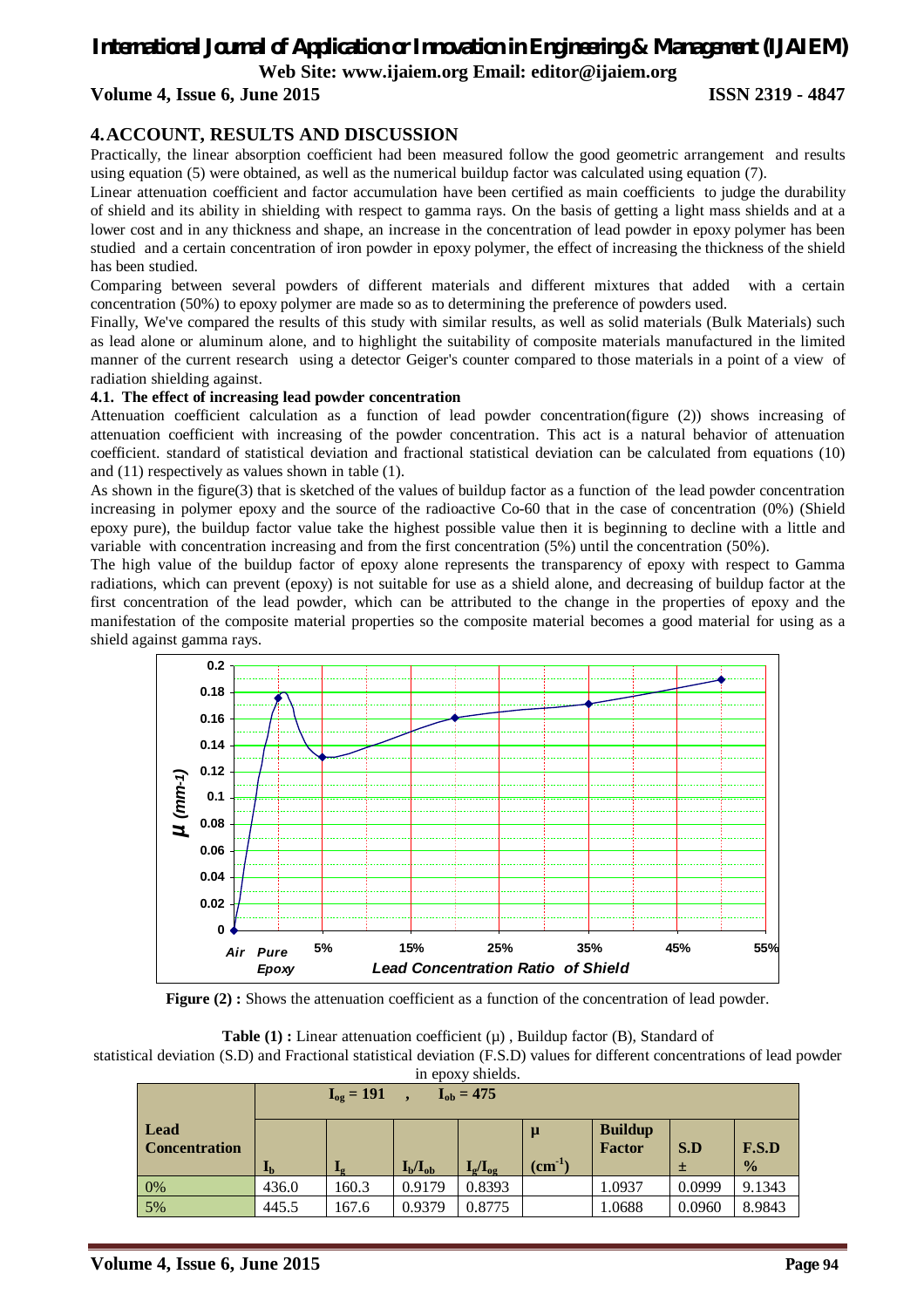**Volume 4, Issue 6, June 2015 ISSN 2319 - 4847**

| 20% | 429.2 | 162.6 | 0.9036 | 0.8513 | 1.0614 | 0.0964 | 9.0859 |
|-----|-------|-------|--------|--------|--------|--------|--------|
| 35% | 420.3 | 160.9 | 0.8848 | 0.8424 | 1.0504 | 0.0958 | 9.1216 |
| 50% | 412.0 | 158.0 | 0.8674 | 0.8272 | 1.0485 | 0.0963 | 9.1839 |



**Figure (3) :** Buildup factor as a function of lead mixing ratios with epoxy.

Simple and uneven decline of the buildup factor values after the first concentration and up to (50%) illustrates the important result for epoxy materials subsidized by the lead powder where using of a few particular concentration can be enough to be used as shields, which gives preference in manufacturing because of produced shield softness that has been sufficient to allow production of them in any geometric shape as we need.

#### **4.2. The effect of increasing the thickness of the epoxy samples supported by iron powder**

The attenuation coefficient of relationship as a function of the epoxy samples thicknesses supported by iron powder and with concentration (50%), as shown in the figure (4), showing an increase in attenuation coefficient values with samples thicknesses clearly.



**Figure (4) :** Shows the attenuation coefficient as a function of thickness of the epoxy shields with 50% iron powder.

To draw the buildup factor values to thickness of shield in units (m.f.p), one must find the linear attenuation coefficient  $(\mu)$  in unit  $(mm^{-1})$ .

The linear attenuation coefficient ( $\mu$ ) can be determined from regression line of relationship between (lnR<sub>A</sub>) and thickness of shield in units (mm) where (*μ=slope*) from equation (9)and we determined (X) in units (m.f.p) by using of equation (4), see figure (5).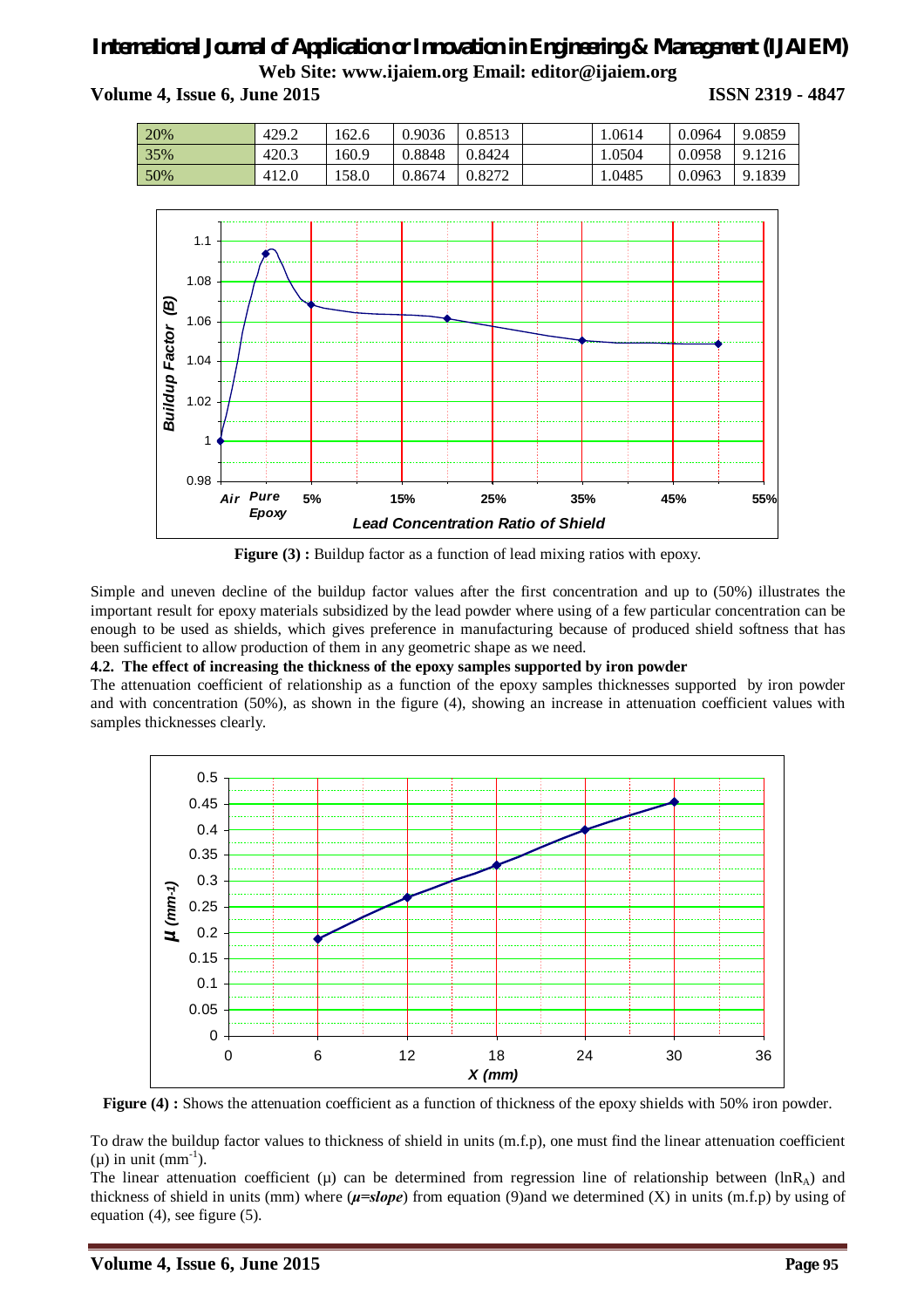**Volume 4, Issue 6, June 2015 ISSN 2319 - 4847**



**Figure (5) :** Shows (ln R<sub>A</sub>) as a function of thickness of the epoxy shields fortified with 50% iron powder.

Absorbance ratio  $(R_A)$ , Buildup factor  $(B)$ , Standard of statistical deviation  $(S.D)$  and Fractional statistical deviation (F.S.D) values for different concentrations of lead powder in epoxy shields are calculated by using equations (9),  $(7)$ , $(10)$  and  $(11)$  respectively, and arranged in table  $(2)$ .

Also, the figure (6) represents the buildup factor values as a function of the epoxy samples thickness, in units (m.f.p), fortified with iron powder and with concentration of (50%).

#### **4.3. The effect of changing the type and number of powder addition to the epoxy polymer**

In addition to the use of lead and iron, other types of reinforcement materials such as aluminum and cement with a concentration of 50% are used, as well as the study of the use of add mixture of powders for more than one material to strengthen the epoxy such as mixture of iron and cement powders, mixture of lead and aluminum powders, as well as a mixture of lead, iron, aluminum and cement powders with concentrations 50% for each mixture.

**Table (2)**: Absorbance ratio (R<sub>A</sub>), Buildup factor (B), Standard of statistical deviation (S.D) and Fractional statistical deviation (F.S.D) values for different concentrations of lead powder in epoxy shields.

| <b>of</b><br><b>Thickness</b><br><b>Shield</b> |       | $\mathbf{I}_{\mathbf{b}}$ | $I_{\alpha}$ | $I_{b}/I_{ob}$ | $I_g/I_{og}$ | LnR <sub>A</sub> | <b>Buildup</b> | S.D    | F.S.D         |
|------------------------------------------------|-------|---------------------------|--------------|----------------|--------------|------------------|----------------|--------|---------------|
| mm                                             | m.f.p |                           |              |                |              |                  | <b>Factor</b>  | 士      | $\frac{0}{0}$ |
| $\overline{0}$                                 | 0.000 | 475.0                     | 191.0        |                |              | $\overline{0}$   |                | 0.0037 | 0.3670        |
| 6                                              | 0.066 | 419.6                     | 158.3        | 0.8834         | 0.8288       | 0.1878           | 1.0658         | 0.0045 | 0.4211        |
| 12                                             | 0.132 | 391.5                     | 146.2        | 0.8242         | 0.7654       | 0.2674           | 1.0768         | 0.0048 | 0.4473        |
| 18                                             | 0.198 | 368.5                     | 137.1        | 0.7758         | 0.7178       | 0.3316           | 1.0808         | 0.0051 | 0.4700        |
| 24                                             | 0.264 | 345.6                     | 128.2        | 0.7276         | 0.6712       | 0.3987           | 1.0840         | 0.0054 | 0.4953        |
| 30                                             | 0.330 | 327.6                     | 121.4        | 0.6897         | 0.6356       | 0.4532           | 1.0851         | 0.0056 | 0.5171        |



**Figure (6)**: Shows the buildup factor as a function of thickness of the epoxy shields (in units of (m.f.p)) with 50% iron powder.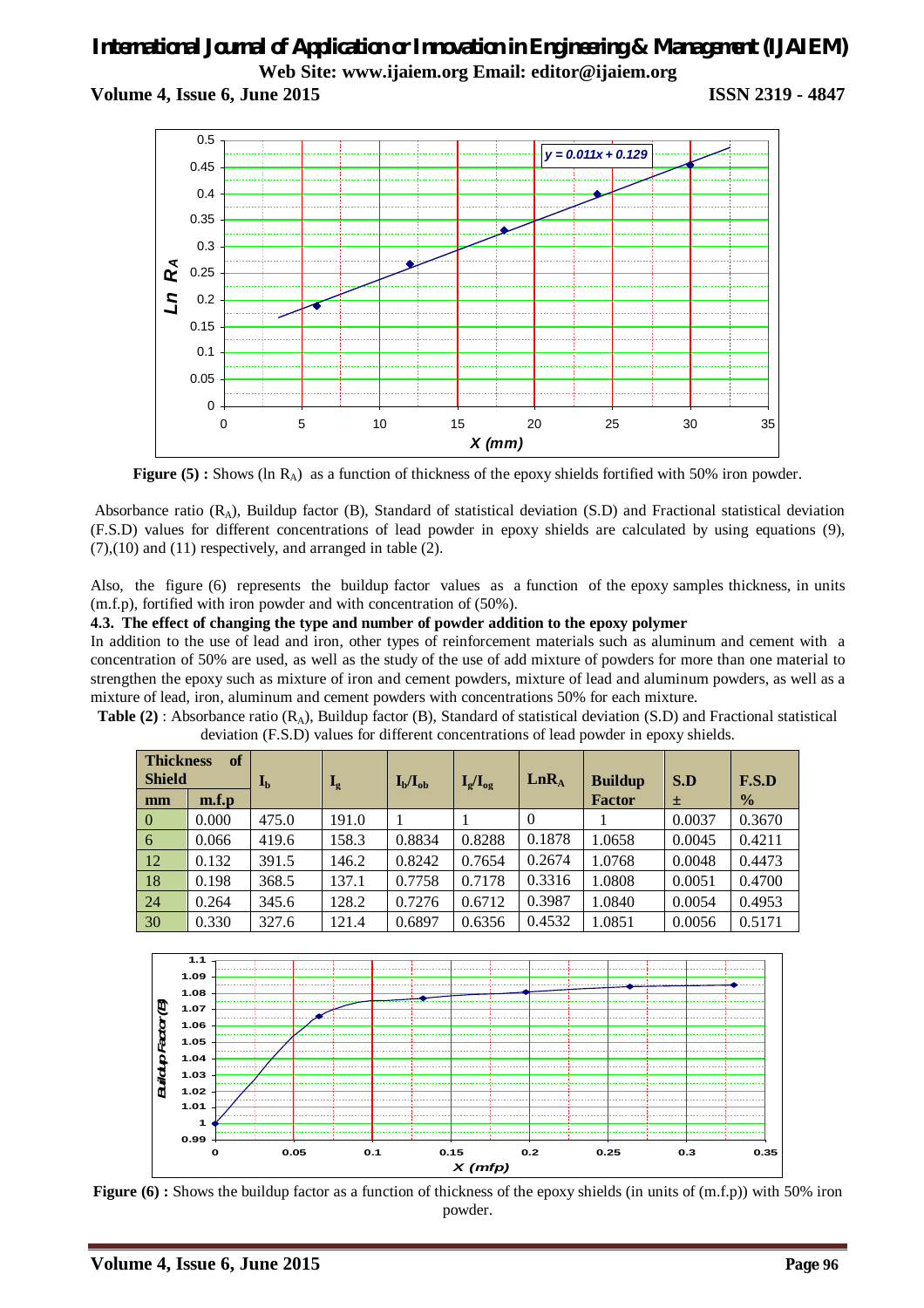### *International Journal of Application or Innovation in Engineering & Management (IJAIEM)* **Web Site: www.ijaiem.org Email: editor@ijaiem.org Volume 4, Issue 6, June 2015 ISSN 2319 - 4847**

Linear attenuation coefficient  $(\mu)$ , Buildup factor (B), Standard of statistical deviation (S.D) and Fractional statistical deviation (F.S.D) values are calculated by equations (5), (7), (10) and (11) respectively, and arranged in table (3). Figures (7) and (8) show that the linear attenuation coefficient and buildup factor as a function of the type of single material powders and mixture material powders which are added to the epoxy polymer with concentration (50%) of shields and with thickness (6 mm) in addition to the pure epoxy (without any addition).

Table (3) : Linear attenuation coefficient ( $\mu$ ), Buildup factor (B), Standard of statistical deviation (S.D) and Fractional statistical deviation (F.S.D) values for shields of different material powders and different mixture material powders with the same concentration.

|                       |                           |              | $I_{og} = 191$ | $I_{ob} = 475$         |          |                |           |               |
|-----------------------|---------------------------|--------------|----------------|------------------------|----------|----------------|-----------|---------------|
| <b>Type of Shield</b> |                           |              |                |                        | μ        | <b>Buildup</b> |           | F.S.D         |
|                       | $\mathbf{I}_{\mathbf{b}}$ | $I_{\sigma}$ | $I_{b}/I_{ob}$ | $I_{\rm g}/I_{\rm og}$ | $(cm-1)$ | factor         | $S.D \pm$ | $\frac{0}{0}$ |
|                       |                           | 151.         |                |                        | 0.2104   |                |           |               |
| 50% Pb. Fe. Al. Ce.   | 379.4                     | 3            | 0.7987         | 0.7921                 |          | 1.0083         | 0.0941    | 9.3352        |
|                       |                           | 152.         |                |                        | 0.2094   |                |           |               |
| 50% Pb.Al             | 382.9                     | $\Omega$     | 0.8061         | 0.7958                 |          | 1.0129         | 0.0944    | 9.3189        |
|                       |                           | 156.         |                |                        | 0.2037   |                |           |               |
| 50% Fe.Ce.            | 396.9                     | 3            | 0.8356         | 0.8183                 |          | 1.0211         | 0.0942    | 9.2213        |
|                       |                           | 158.         |                |                        | 0.2015   |                |           |               |
| 50% Pb                | 412.0                     | $\Omega$     | 0.8674         | 0.8272                 |          | 1.0485         | 0.0963    | 9.1839        |
|                       |                           | 158.         |                |                        | 0.2011   |                |           |               |
| 50%<br>Fe             | 419.6                     | 3            | 0.8834         | 0.8288                 |          | 1.0658         | 0.0978    | 9.1774        |
|                       |                           | 159.         |                |                        | 0.1999   |                |           |               |
| 50%<br>Al             | 424.0                     | 2            | 0.8926         | 0.8335                 |          | 1.0709         | 0.0981    | 9.1579        |
|                       |                           | 159.         |                |                        | 0.1993   |                |           |               |
| 50%<br>Cement         | 428.8                     | 7            | 0.9027         | 0.8361                 |          | 1.0797         | 0.0988    | 9.1471        |
|                       |                           | 160.         |                |                        | 0.1986   |                |           |               |
| Pure Epoxy            | 436.0                     | 3            | 0.9179         | 0.8393                 |          | 1.0937         | 0.0999    | 9.1343        |



**Figure (7) :** Linear attenuation coefficient as a function of the epoxy supported by the different materials.